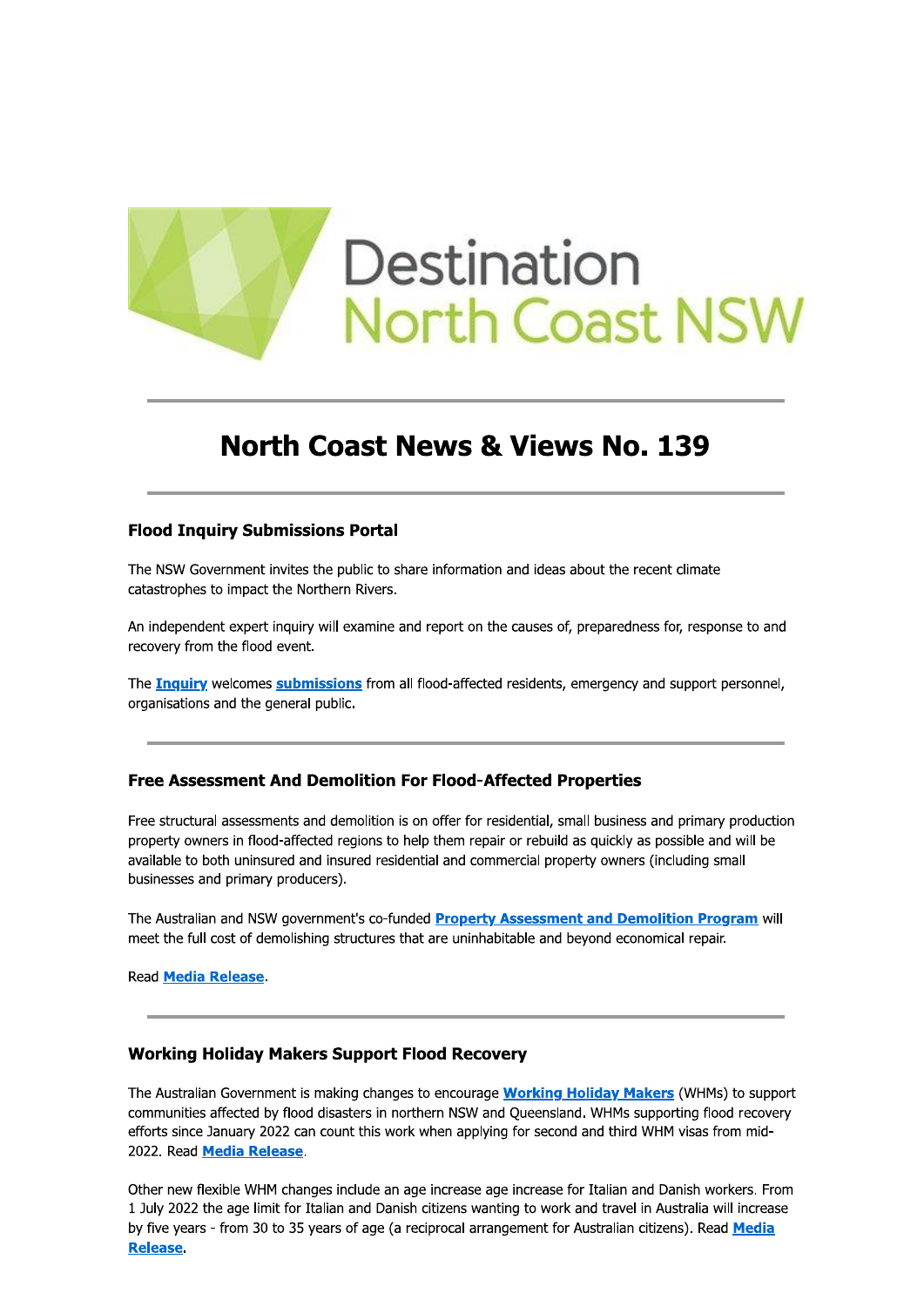## \$25 Million To Connect Communities In Regional NSW

People across regional NSW can celebrate their community and reconnect with neighbours and friends at local markets, carnivals, festivals and fairs, thanks to the NSW Government's new \$25 million Reconnecting Regional NSW - Community Events Program. The funding is designed to help regional councils stage shows, festivals, picnics and recovery events, while also supporting local job creation and injecting cash into local economies. Closes 24 June 2022.

**Read Media Release.** 

## **Legal Services Funding For Flood Victims**

The Northern Rivers Community Legal Centre (NRCLC) will receive a \$680,000 funding boost to deliver critical legal services to people recovering from the flood crisis with the funding allocated by the NSW Government from the Commonwealth's \$5.45 million package.

**Read Media Release.** 

## **Commercial Landlord Hardship Fund**

Commercial landlords who provided rental relief to tenants between 14 January and 13 March 2022 can now apply for grants of up to \$3,000 a month per eligible property. This third tranche of the **Commercial Landlord Hardship Fund** would allow eligible landlords to offset the costs of providing rental assistance to tenants who experienced disruption during the Omicron wave. Applications close 31 May 2022.

Read Media Release.

## **Champion Regional NSW As A Destination Network Board Member**

Destination NSW, on behalf of the Destination Networks, is inviting applications for the position of Board Director for the state's Destination Networks.

Not-for-profit companies limited by quarantee, **Destination Networks** are the champions of the visitor economy in regional NSW, engaging with a diverse range of stakeholders to identify, prioritise and facilitate opportunities for the visitor economy growth of each region. Destination Networks coordinate destination management planning and work closely with local government, local tourism organisations and visitor economy operators across regional NSW. They are also responsible for developing and implementing their region's Destination Management Plan in partnership with Destination NSW and visitor economy stakeholders in each region.

Appointments are for three years and will be effective from 1 July 2022. The Director appointments will supplement existing ongoing Director roles on each Destination Network Board.

Request a **Board Recruitment Package** with applications closing 2 May 2022.

## **NSW'S Top Tourism Town Finalists Announced**

NSW Tourism Industry Council has announced the finalists for the 2022 NSW Top Tourism Town Awards, with 30 towns from across the state vying for the prestigious accolade.

The Awards provide communities, business chambers, visitor centres and local governments the chance to show how their town encourages tourism development, increases visitation and drives the visitor economy for our state.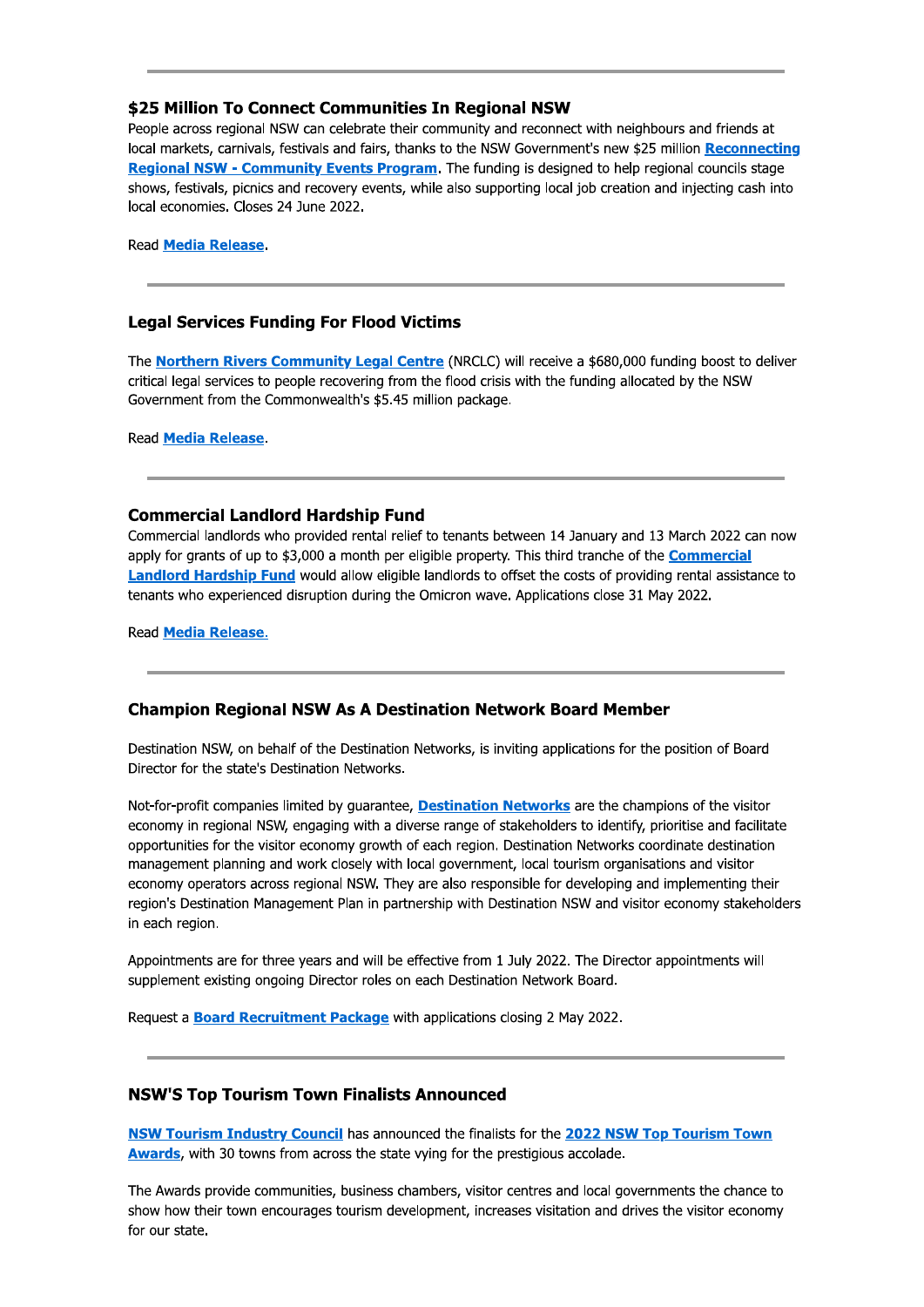Congratulations to North Coast finalists!

Public votes are open until 27 April 2022. Help spread the word and support North Coast towns across the three categories.

#### Top Tourism Town less than 1500 residents

- Bowraville, North Coast
- Karuah, North Coast

#### Top Tourism Town less than 5000 residents

- Cabarita Beach, North Coast
- South West Rocks, North Coast

#### Top Tourism Town greater than 5000 residents

- Coffs Harbour, North Coast
- Tweed Heads, North Coast

Winners will be announced 18 May 2022 at the **Local Government NSW Destination & Visitor Economy Conference** 

**Read Media Release.** 

## NSW Releases Australia's Largest Investment In Koalas

The NSW Government has released its new Koala Strategy, backed by an unprecedented amount of funding and more than 30 actions to conserve and grow koala populations.

The five-year plan is a comprehensive roadmap that will help deliver the NSW Government's ambition to double the number of koalas with the strategy focused on conservation and the establishment of partnerships with conservation groups and communities.

Read Media Release to find out more and link to the Koala Strategy.

## **Champion Regional NSW As A Destination Network Board Member**

Destination NSW, on behalf of the Destination Networks, is inviting applications for the position of Board Director for the state's Destination Networks.

Not-for-profit companies limited by quarantee, **Destination Networks** are the champions of the visitor economy in regional NSW, engaging with a diverse range of stakeholders to identify, prioritise and facilitate opportunities for the visitor economy growth of each region. Destination Networks coordinate destination management planning and work closely with local government, local tourism organisations and visitor economy operators across regional NSW. They are also responsible for developing and implementing their region's Destination Management Plan in partnership with Destination NSW and visitor economy stakeholders in each region.

Appointments are for three years and will be effective from 1 July 2022. The Director appointments will supplement existing ongoing Director roles on each Destination Network Board.

Request a **Board Recruitment Package** with applications closing 2 May 2022.

## **Industry Insights**

#### **National Visitor Snapshot - January 2022**

The NVS snapshot for the month of January 2022 is available and provides statistics on how Australian residents travelled in each state or territory and nationally during this period.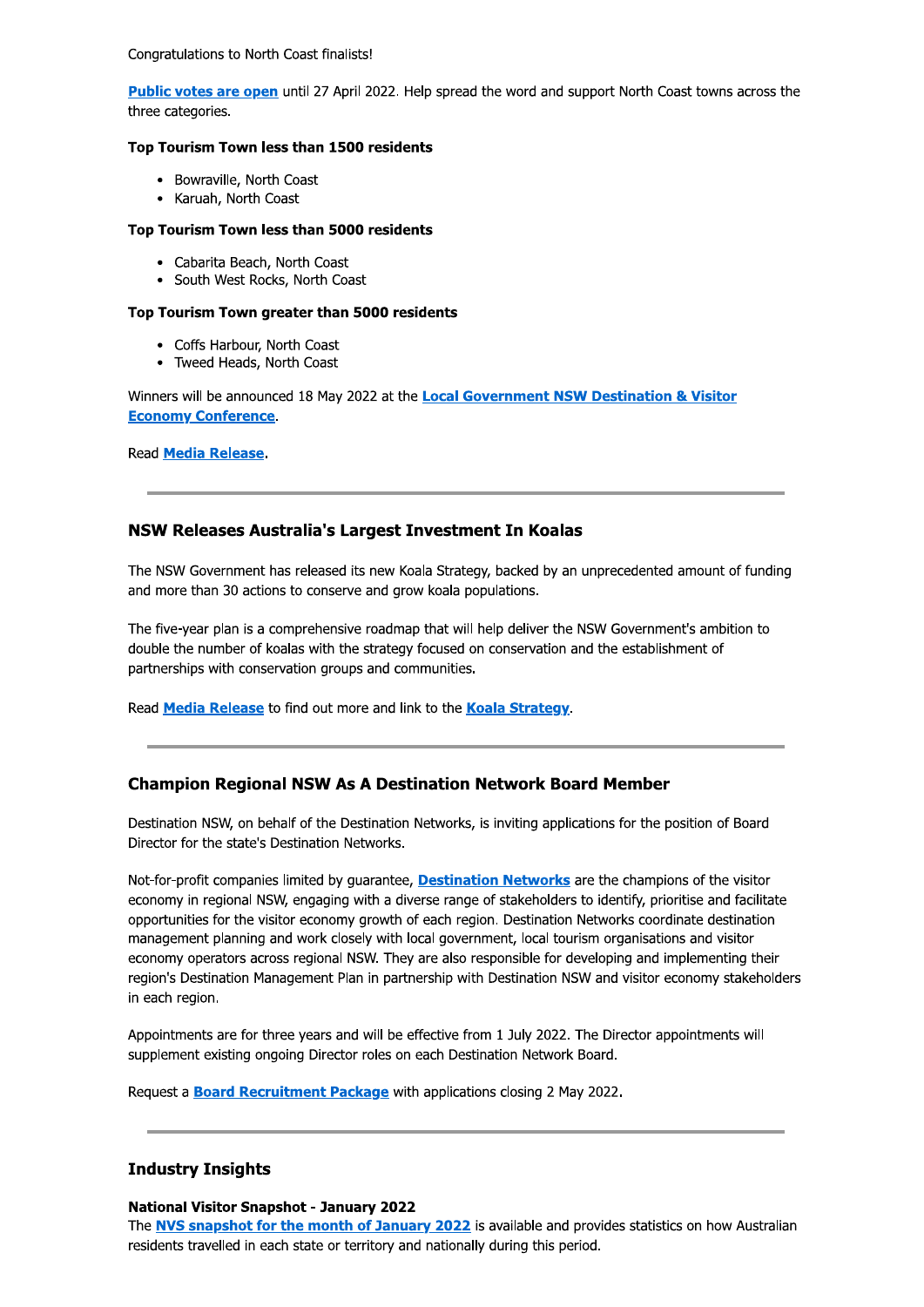#### Tourism Businesses Report - June 2016 to 2021

The Tourism Businesses Report provides statistics on Australia's 330,000 plus tourism businesses. Find out about changes in business size, numbers and contribution from June 2016 to June 2021.

## **Around The Region**

#### **Ballina Flood Support Initiative**

#AMomentAway is a new program and campaign activity to encourage people from across the nation to purchase experience vouchers for those impacted by the recent North Coast weather events.

The campaign is designed to boost income for tour and activity operators impacted by the floods whilst encouraging impacted residents facing mental health challenges to enjoy #AMomentAway with Australian's near and far are encouraged to **donate an** experience gift voucher for a local activity or tour and gift it to someone impacted by the floods.

Ballina Shire Council have produced an Industry Toolkit to support operator involvement.



#### Take 3 For The Sea Visitor Litter Program - Join Ground Swell

Take 3 for the Sea has launched Ground Swell, a program designed to help NSW businesses develop and implement action plans to keep travel destinations litter free.

Between March - November 2022, the Ground Swell team will lead participating tourism businesses on a litter reduction journey. Join Ground Swell 2022, a project created to empower tourism businesses of all types to reduce and reverse the litter impact visitors knowingly or unknowingly leave behind in coastal, country, urban and remote locations.

#### **Ride The Wave Festival - Market Stall Application**

The Ride the Wave Festival established in 2021 has become an annual fundraising event for Make A Difference PMQ (M.A.D) that showcases the Port Macquarie Hastings region to the wider community whilst advocating for the disadvantaged and marginalised. Hosted at Town Beach, Port Macquarie festival organisers invite Expressions of Interest for market stall applications for their Ride the Sound Wave music festival taking place across the weekend of 25-26 June 2022. M.A.D is a local not for profit charitable organisation.

#### **Artwalk Port Macquarie Has New Exhibition Space**

As part of this year's **Artwalk** event, there's an exciting new temporary exhibition space at the Port Macquarie Coach Terminal from 10 June 2022 to 2 September 2022 with local creatives and groups invited to apply to present their work in a unique format where it will line the internal walls of the Terminal as a pop-up gallery. Find **more information and express interest** in exhibiting with applications closing 12 May 2022.

#### National Parks & Wildlife Service - Mid North Coast Updates

The Trial Bay Visitor Precincts Coast and Foreshore Protection Strategy provides a framework to address coastal damage from storms, climate change-induced erosion and other impacts and will inform planning for the Macleay Coast Destination project. Open for public comment to 29 April 2022.

#### **Macleay Coast Destination Project**

Planning is underway for the \$6.7m Macleay Coast **Destination project**, a project funded by the NSW State Government which aims to revitalise the visitor infrastructure in Arakoon National Park to meet contemporary customer expectations, helping to boost the regional visitor economy and contribute to community well-being.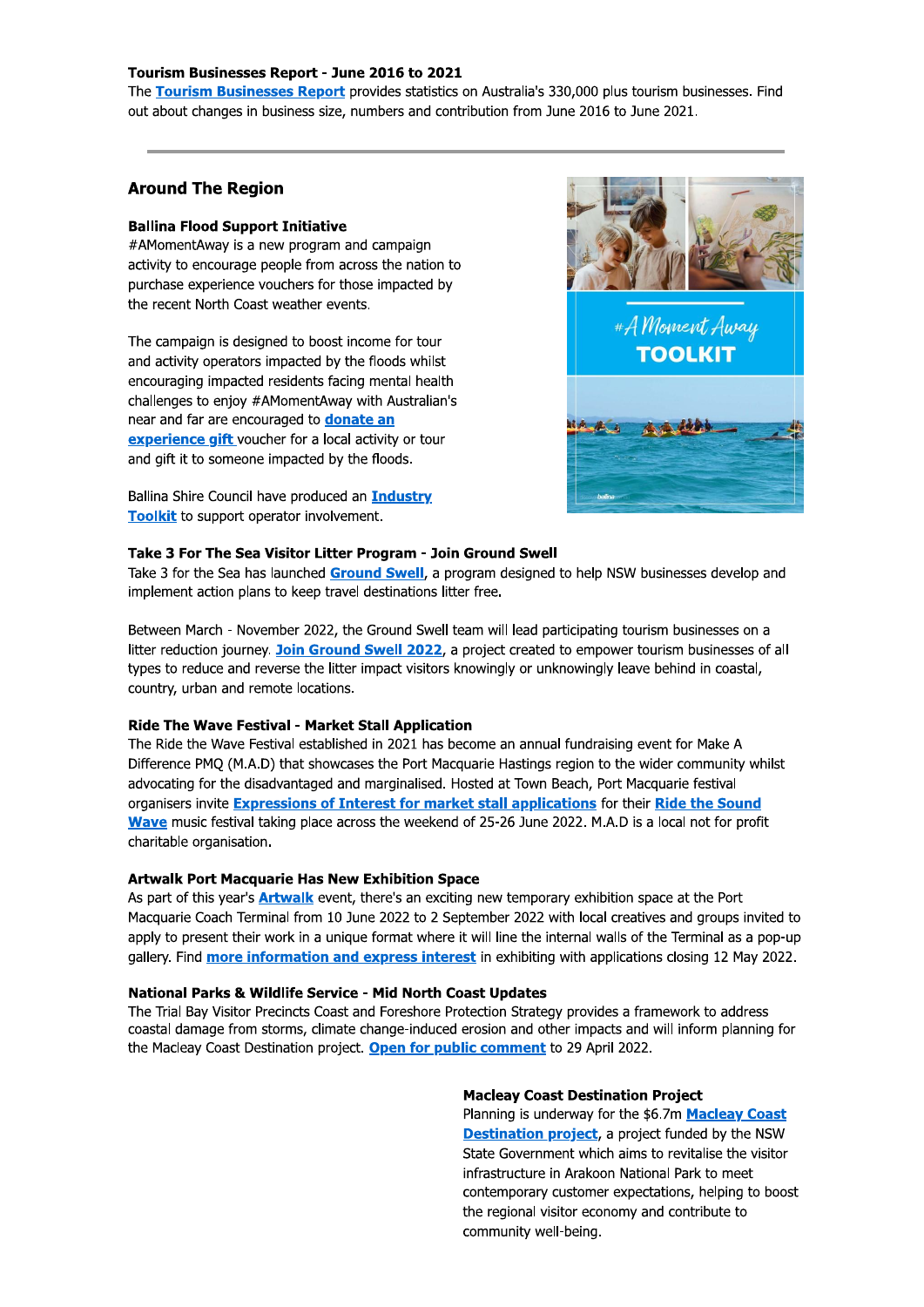

There are nine design principles for the project, grouped under five themes (see diagram).

Feedback on the master plan will help inform the Plan of Management for Arakoon and Hat Head National Parks.

# **Industry Development & Other Opportunities**

#### REMINDER - North Coast Destination Management Plan Review - Stakeholder Engagement **Workshops**

Destination North Coast wants to hear from local tourism operators, event organisers, local government and industry stakeholders to gather input and plan for the future of tourism and the visitor economy in our region to 2030 as we review the North Coast Destination Management Plan (DMP).

In anticipation of these sessions, here's some things to think about and which we'll look to explore at the workshops:

- What can we learn from other great destinations what makes them stand out as great places to visit?
- What actions do we need to take to accelerate recovery in the next 2 3 years?
- What do we need to do differently to take advantage of emerging consumer trends and travel patterns? Where are the growth opportunities?
- What do you see as the greatest challenges for the region that do or may impact growth in the regional visitor economy moving forward?
- Thinking of the broader North Coast region, how would you like visitors to describe the region as a destination to visit in 10 years' time?

Register for a DMP stakeholder consultation session near you.

- Tue 3 May 9.30-11.30am Tweed, Coolamon Station
- Tue 3 May 3.00-5.00pm Ballina, Ballina Islander Resort
- Wed 4 May 9.30-11.30am Clarence Valley, Maclean Bowling Club
- Wed 4 May 3.00-5.00pm Coffs Coast, Coffs Harbour Surf Club
- Thu 5 May 9.30-11.30am Port Macquarie region, Mercure Port Macquarie
- Thu 5 May 3.00-5.00pm Barrington Coast, Club Forster (please note corrected time)
- Thu 12 May 10.00-12.00 LHI and all unable to attend Via Zoom

#### **Business Accelerator & Mentoring Program**

The final intake of **DNC's Business Accelerator & Mentoring Program** is open for business owners seeking support to grow and develop their business through mentoring from tourism and business experts. This FREE program developed by Destination North Coast with delivery partner **Sparrowly Group** and funded through the Federal Government's Recovery for Regional Tourism fund has thus far seen over 80 businesses supported.

Find Tools & Resources developed as part of the program and Express Interest now. Closes 13 May 2022.

#### **New Branded Collateral For Visitor Info Centres**

Accredited street flags, hats and a range of new shopfront banners are the latest branded items to be added to the accredited VIC network catalogue. Like all other offerings, these items are customisable and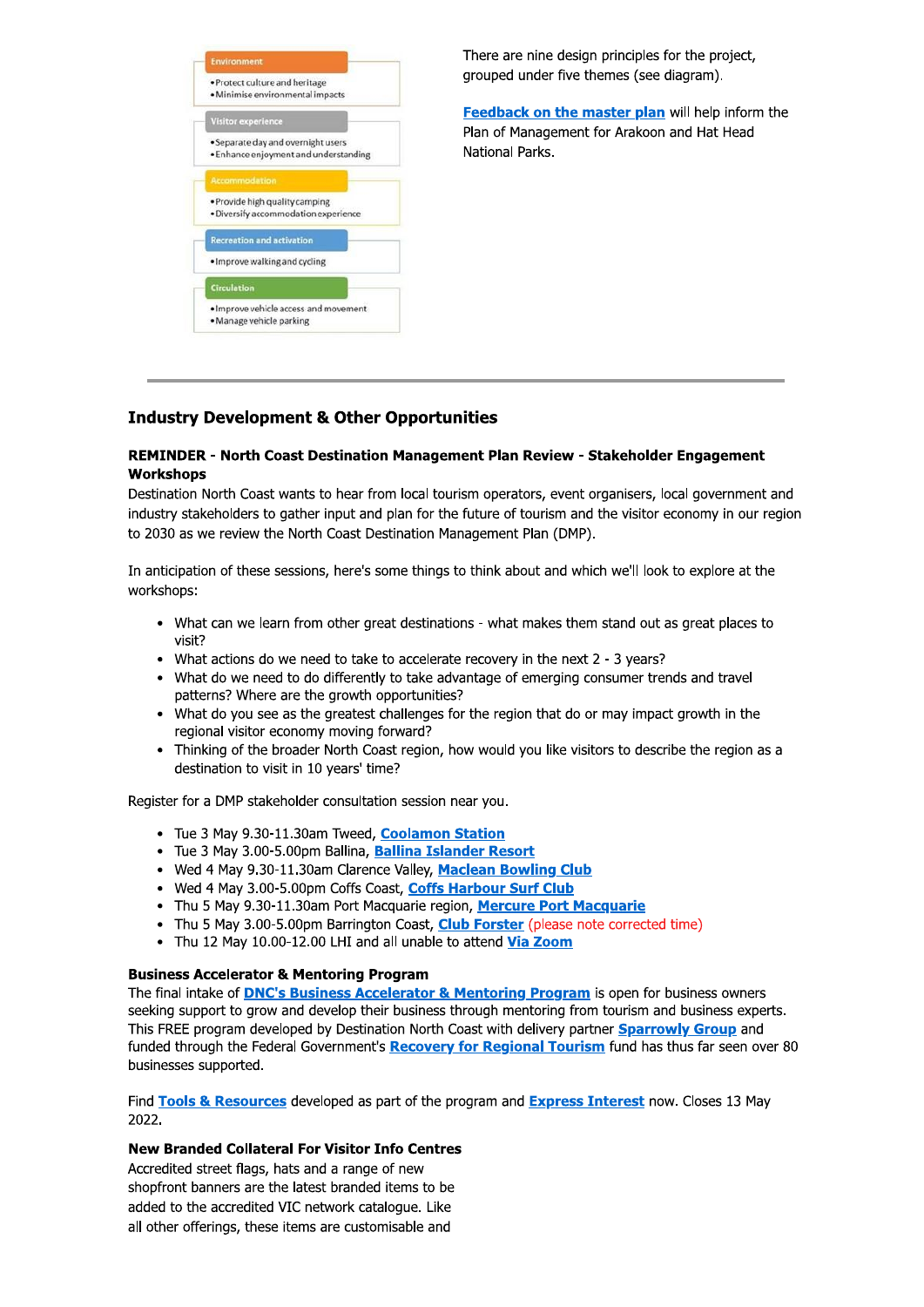

#### **Support For Your Business With Business Connect**

Get independent business advice, practical insights and business skills training on a range of topics for your small business via **Business Connect** which is a dedicated and personalised NSW Government Program providing advice, events and resources to help you start, run, adapt or grow your small business.

#### **Tourism Australia Update**

Tourism Australia's next *Industry Webinar* is at 11am, 22 April 2022. The webinar will cover off all you need to know about the Australian Tourism Exchange 2022.

The **Advance Program 2022/23**, Tourism Australia's international business events marketing partnership initiative, offers the opportunity for Australian industry to access financial support and leverage Tourism Australia's international marketing and distribution expertise to deliver industry-led marketing or distribution projects which:

- increase consideration of Australia for new international business events; or
- increase international delegate attendance at events already secured for Australia.

For full details of the program please read the **Advance Program prospectus**. For more information on what kind of projects the Advance Program supports see this *infographic*. Applications close 6 June 2022.

## **Accessible & Inclusive Tourism Conference**

The **Accessible & Inclusive Tourism Conference** in the Asia-Pacific (AITCAP) is an annual event showing how catering to the valuable accessible & inclusive market promotes sustainable growth and creates great opportunities for the travel & tourism industry in the region. It helps connect travellers, businesses, policy makers and destination marketing organisations, to create a momentum and contribute to the growth of the sector.

AITCAP is a virtual event being held on 17, 19, 24 and 26 May 2022. Find full program here. The organisers will be at the ATSA Independent Living Expo Sydney (free registration here) on Thursday May 26th for the last day of AITCAP 2022 to provide an opportunity to meet face to face with live-chat features and virtual get-togethers planned for the virtual crowd.

## **NSW Sommelier's Wine List Awards Open**

The 2022 NSW Sommelier's Wine List Awards are open for entries. The awards support and reward restaurants, wine bars, pubs, clubs and hotels in Sydney and regional NSW. The judges assess the wine lists using criteria including wine list content, presentation, educational content, selection, food and wine matching, service and NSW wine representation. Entries close 19 April 2022.

#### **Tourism Capacity Building Program - Local Government Opportunity**

This Tourism Capacity Building Program is sponsored by Tourism Australia and coordinated by Australian Regional Tourism (ART) and is an online program consisting of 12 modules including:

- Tourism and the Visitor Economy
- The importance of Social Licence
- **Destination Management Planning**
- Market Segmentation
- **Destination Marketing**
- **Destination Storytelling**
- Grant Writing

**Enrol here** (fees apply).

#### Expressions Of Interest To Host LGNSW Conferences 2023 & 2024

Local Government NSW is welcoming **EOI from councils** that would like to host future conferences in 2023 and 2024 with the conference providing an opportunity to attract business investment, tourists and increase the economic impact on your local economy. With greater involvement, interaction and engagement, hosting our event is a great way to showcase your LGA. Closes 9 May 2022.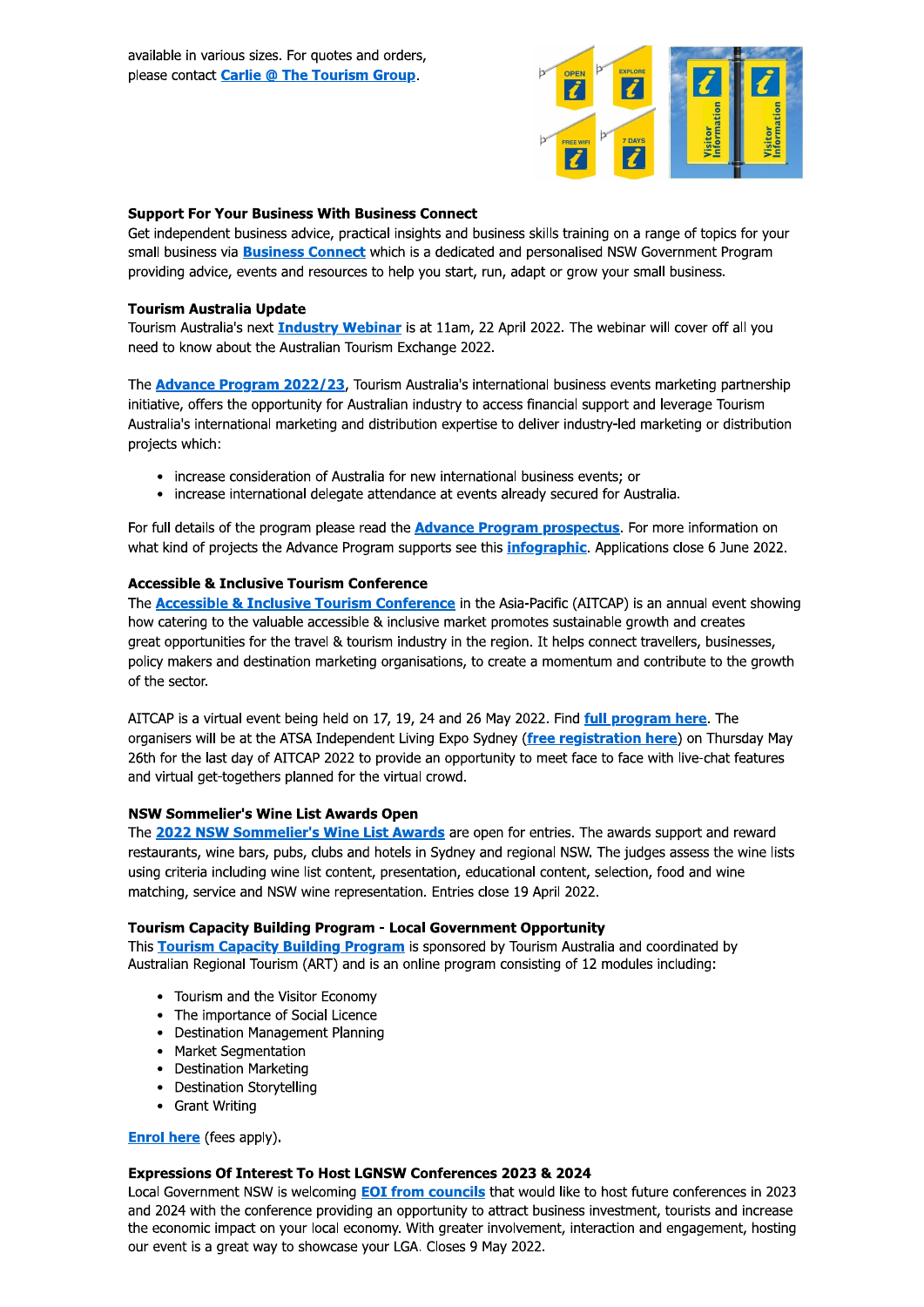#### Call For Speakers - Sustainable Trails Conference 1-3 Nov 2022 (Tasmania)

The three-day **Sustainable Trails Conference** brings together a broad discipline of trail interests - trail users, designers, planners, land managers, volunteers, clubs and construction experts to share, connect and learn what is driving the trails industry.

The Sustainable Trails Conference is the peak gathering of leaders driving Australia and New Zealand's trail transformation and it's time to share your story! Find Speakers Submission Pack and apply. Submissions close 30 June 2022.

#### **Funding & Other Opportunities**

#### \$2.5 Million To Get Live Music Back On Stage

The Australian Government is supporting the return of live music with \$2.5 million in grants to be shared by 102 venues under round four of the \$20 million Live Music Australia program. The grants will bring more original live Australian music to communities by funding small-to-medium venues across the country - from pubs in country towns, to clubs and theatres in major metropolitan areas. Read Media Release.

#### **Regional Events Acceleration Fund (REAF) Round 2**

Applications to the Regional Events Acceleration Fund, Round Two, have opened.

The \$40 million Regional Events Acceleration Fund is part of the NSW Government's \$2 billion Regional Growth Fund, which is delivering infrastructure and programs that generate economic opportunities, create jobs and improve everyday living in the bush. Event organisers, regional NSW councils, not-for-profit organisations, sporting bodies and Aboriginal Land Councils are eligible to apply for grants. Applications close October 4, 2022 or when funding is fully committed.

## **North Coast Product Development**

#### **Crystalbrook Launches Climate Calories Across 14 Restaurants And Bars**

Forget counting fat calories, climate calories are the way of the future.

Crystalbrook Collection which includes Crystlebrook Byron, will begin labelling all menu items across their 14 restaurants and bars with Climate Calorie information to enable diners to enjoy their meal, comfortable that they are mitigating their environmental impact.

Through Climate Calories, diners will immediately be able to see whether the ingredients in their dish are locally sourced, sustainably grown or caught, have an indigenous connection, consciously reduce waste and were delivered to the restaurant in eco-friendly packaging.

#### Read **Media Release**.

#### **Caravan Industry National Awards 2022**

Held on the Gold Coast recently, the **award ceremony** saw the announcement of several prestigious awards with **BIG4 Great Lakes at Forster Tuncurry**, awarded the 2022 ReviewPro People's Choice Caravan Park of the Year Award recipient. What a great endorsement!

#### **Hastings Farm Gate Tour - New Organisation At The Helm**

To help ensure the long-term viability of this event, the **Hastings Farm Gate Tour** will be run under a new not-for-profit Incorporated Association (Earth Logic Incorporated) based in the local Port Macquarie Hastings area. An annual event which began in 2013, the Hastings Farm Gate Tour is a celebration of quality locally grown produce. The tour, run over the June long weekend, allows locals and visitors to experience farm life across the Hastings, Port Macquarie & Camden Haven region via a self-drive tour.

Interested farm hosts (and event sponsors) should **contact Jacqui Murray**, President of the newly formed not-for-profit.

Read **Media Release**.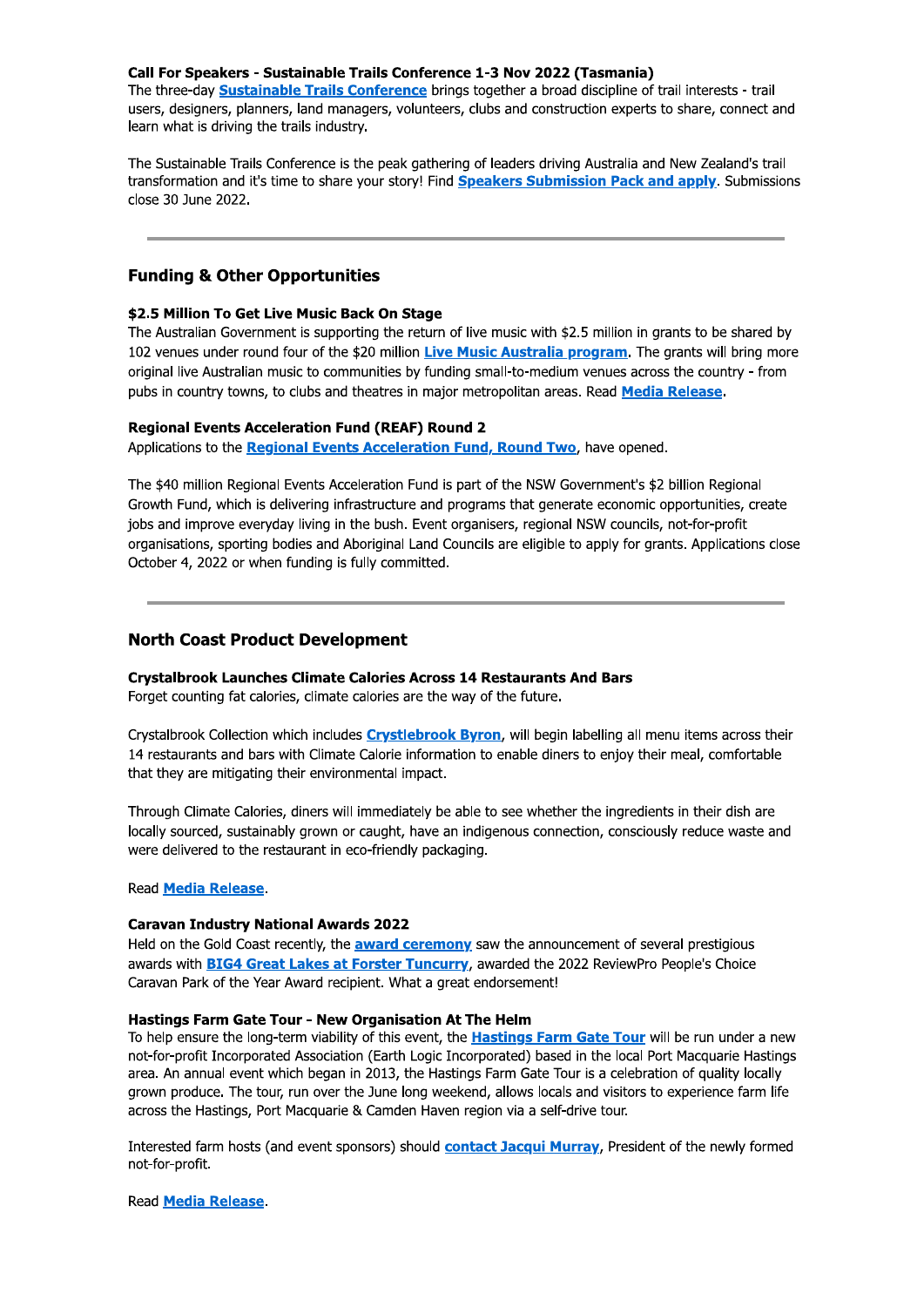

## **North Coast In The News**

## The Coffs Coast Food And Wine Festival

Announced recently and celebrated by local Member for Coffs Harbour Gurmesh Singh, is the allocation of \$225,500 to the Coffs Coast Food and Wine Festival through Round One of the Regional Events Acceleration Fund (REAF). The Festival will run 4-13 June 2022.

Congratulations to event organisers, **Amplify Events**.

#### **Barrington Tops In Concrete Playground**

A recent article in **Concrete Playground** explores the seven reasons Barrington Tops is an underrated weekend getaway spot.

#### **Tweed Foodie Venues Highlighted In Qantas Magazine**

People flying around the countryside over the holiday period with Qantas will be reading about the fabulous Tweed and the amazing foodie finds featuring the incredible Pipit Restaurant and Ben's mentions of Tyalgum Gelato Shop, Bastion Lane Espresso, Jordy's and Okky. Read the **Qantas Magazine article**.

## **North Coast Events**

To aid in your planning and to support local events, please note these upcoming events on the North Coast.

Screenwave International Film Festival 2022 (SWIFF) - Coffs Coast - 21 April-6 May 2022 For 16 days and nights each year, Coffs Harbour comes alive for **SWIFF**. Audiences travel from all corners of Australia to dive deep into the world of cinema and performing arts.

#### **Grafton To Inverell Cycle Classic**

Australia's toughest one day cycling race has plenty of opportunities for riders in 2022. 7 May 2022.

#### **Riverlight Ulmarra**

A riverside lantern festival for families and visiting friends. 14 May 2022.

#### **Kvogle Writers Festival**

Kyogle Writers Festival 2022 comprises over 50 separate events including author talks, workshops, poetry readings and performances, panel discussions and lively conversation. There'll be themed panels on topics such as Indigenous Writing, Food Cultures and Writing, Nature Writing, Sport, Speculative Fiction, Poetry and Journalism in Rural and Regional Areas. 12-15 May 2022.

#### Ross Noble - On the Go LIVE - Lennox Head Cultural Centre

The Lennox Head Cultural Centre and A-List Entertainment are excited to bring you English funny man - Ross Noble appearing live 8.00pm-9.30pm, 17 May 2022.